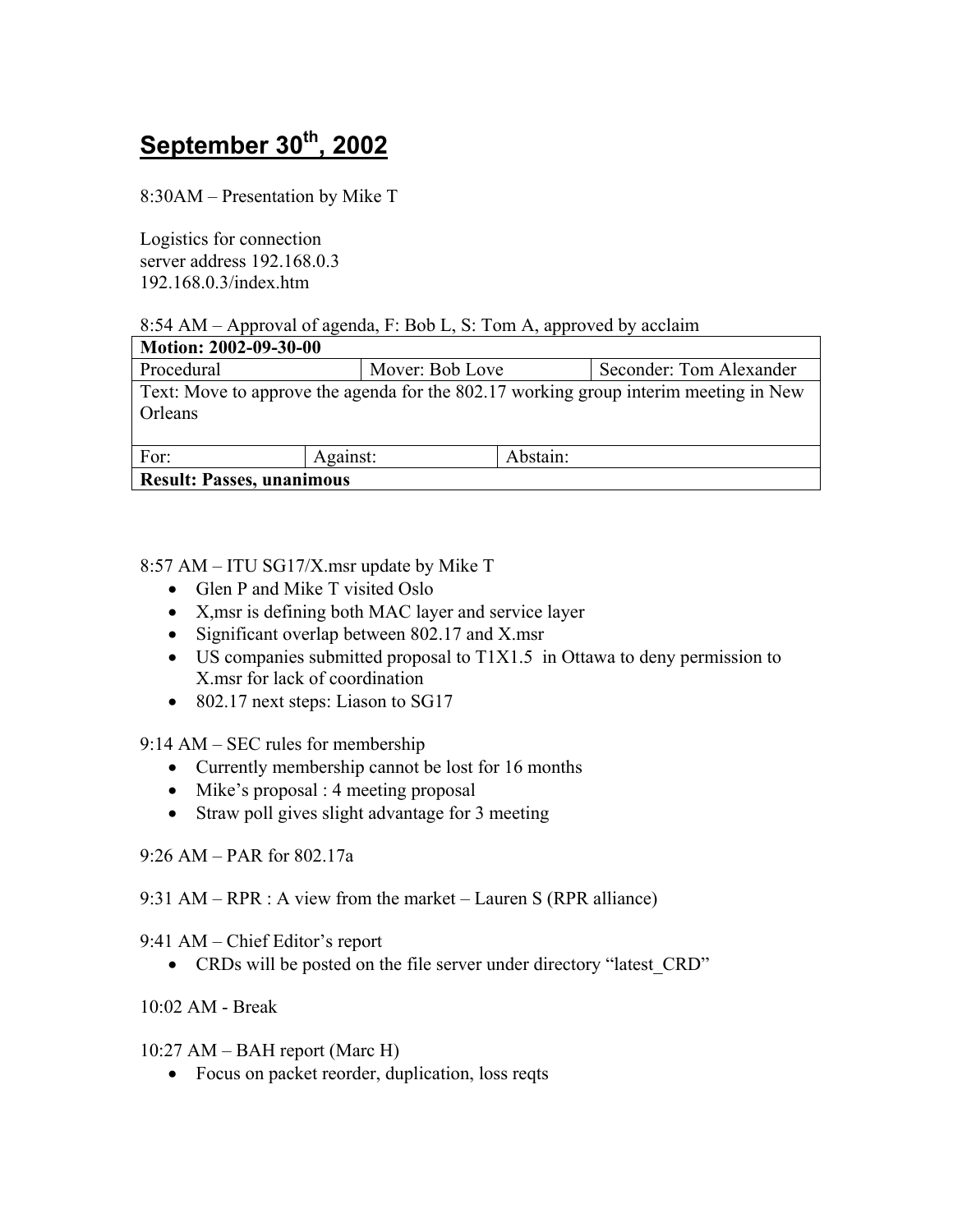$10:52$  AM – PAH report (Jim K)

- $11:07$  AM FAH report (Necdet U)
- 11:15 AM Finite state machine for 802.17 topology (Kshitij K)
- $11:27$  AM Simulation results for enhanced vs basic bridging (Fredrik D)
- $11:47$  AM Lunch break

1:15 PM – The rice packet ring simulator: An open-source ns-2 simulator of the RPR fairness algorithm (Ping Yuan)

1:30 PM  $-$  Bridging proposal (Peter J)

1:58 PM – Updated proposal for RPR rate synchronization (Rhett B)

- $2:13 \text{ PM} \text{IETF Liasion report of the RPR MIB (Glenn P)}$ 
	- 802.17 preference to publish the MIB as IEEE only
	- Motion will be proposed on Thursday to send RPR Mib and draft to IETF for sanity check
- 2:22 PM ITU Liason report (Glenn P)
- $2:25$  PM MIBs (David J)
- $2:30 \text{ PM} \text{CRCs}$  (David J)
- $2:37 \text{ PM} \text{Topology frame format} \text{PAH (Leon B)}$
- 2:50 PM Break
- $3:16$  PM  $-$  OAM-AH report (Leon B)
- $3:31 \text{ PM} \text{Time of day synchronization (David J)}$
- $3:47 \text{ PM} \text{Improving } 802.17$  delays using global coordination (Harmen V)
- 4:15 PM Details of the IKN-Fairness mechanism : CQMA
- $4:44 \text{ PM} \text{Spatial Fairness shaping (David J)}$
- $5:05 \text{ PM} \text{Bandwidth}$  Allocation (David J)
- 5:30 PM  $-$  Avoiding frame duplication and misordering in 802.17 (Anoop G)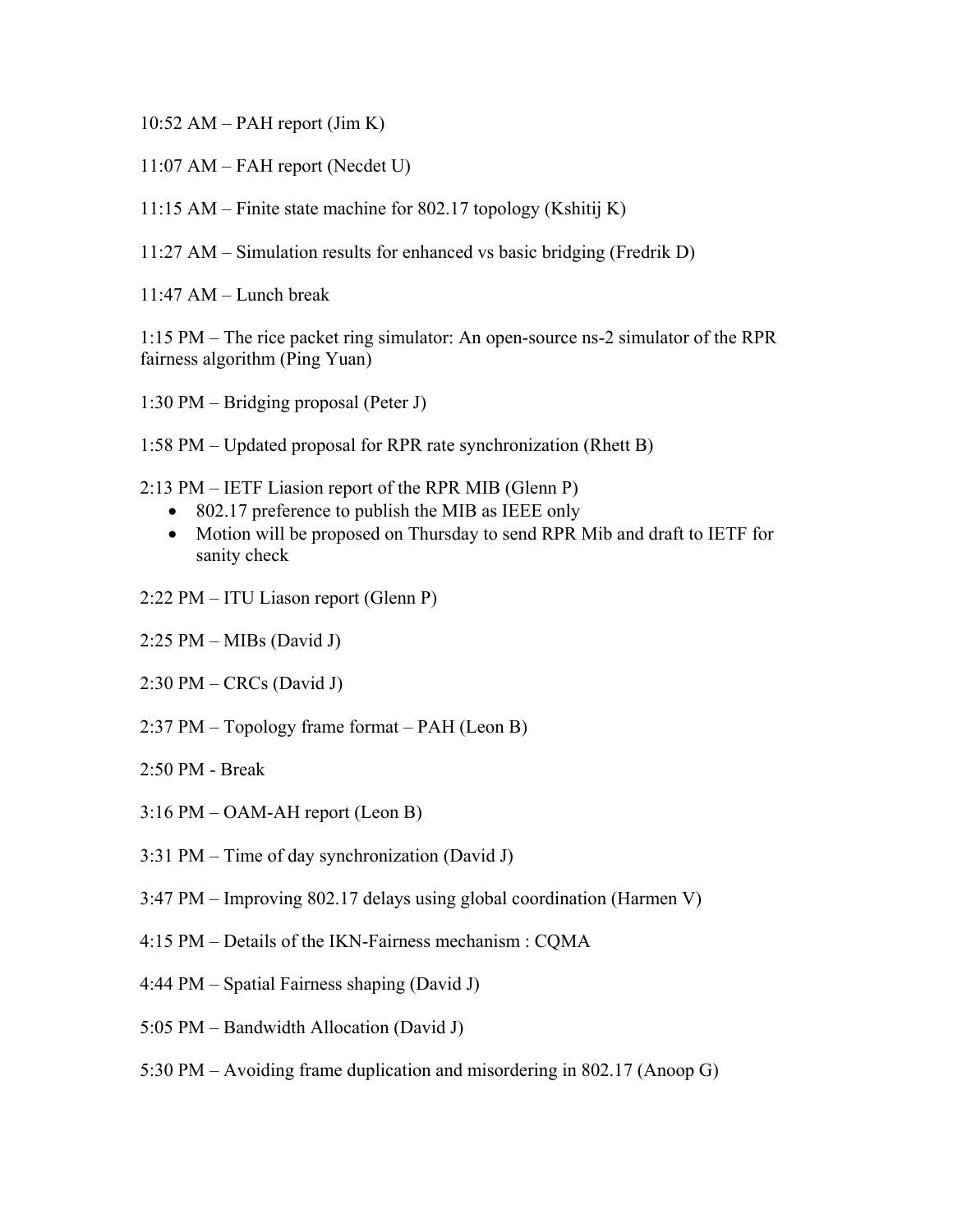5:45 PM  $-$  Flooding with context containment (Marc H)

5:55 PM  $-$  Overview of BAH proposal T (Mike T)

6:10 PM  $-$  Support for selective ordering/duplication preservation on 802.17 ring (Bob C)

## **October 3rd, 2002**

8:21 AM  $-$  Approval of agenda

 $8:25$  AM  $-$  ITU-SG 17 liason

- T1X1 position is to deny consent to X, msr
- US state department position is similar

 $8:28$  AM  $-$  PAR for 802.17a

- Standard stating amendments to 802.1D-1998
- Will be submitted in Nov, 2002
- Plan to finish in one year

8:34 AM – Motion for approval of PAR for  $802.17a$ 

| Motion: 2002-10-3-01                                                                                                |                      |                |                        |  |  |  |
|---------------------------------------------------------------------------------------------------------------------|----------------------|----------------|------------------------|--|--|--|
| Technical                                                                                                           | Mover: Mike Takefman |                | Seconder: Constantinos |  |  |  |
|                                                                                                                     |                      | <b>Bassias</b> |                        |  |  |  |
| Text: Move to forward the PAR for 802.17a as written in 802.17a par.pdf to 802 SEC<br>and other $\dots \dots \dots$ |                      |                |                        |  |  |  |
| For:                                                                                                                | Against:             | Abstain:       |                        |  |  |  |
| <b>Result: Passes, unanimous</b>                                                                                    |                      |                |                        |  |  |  |

8:42 AM – Undetected error analysis (Mike T on behalf of Nirmal S)

• HEC-16 vs HEC-32

9:00 AM  $-$  Editor's report (Tom A)

- Global section: 4 comments
- Intro section: 55 comments
- Clause 2,3,4 : 56 comments, 55 resolved
- Ö.
- D1.1 will be ready and posted on Oct 26
- Comment period runs from Oct 26-Nov 5

9:18 AM  $-$  Clause 0 report (Tom Alexander)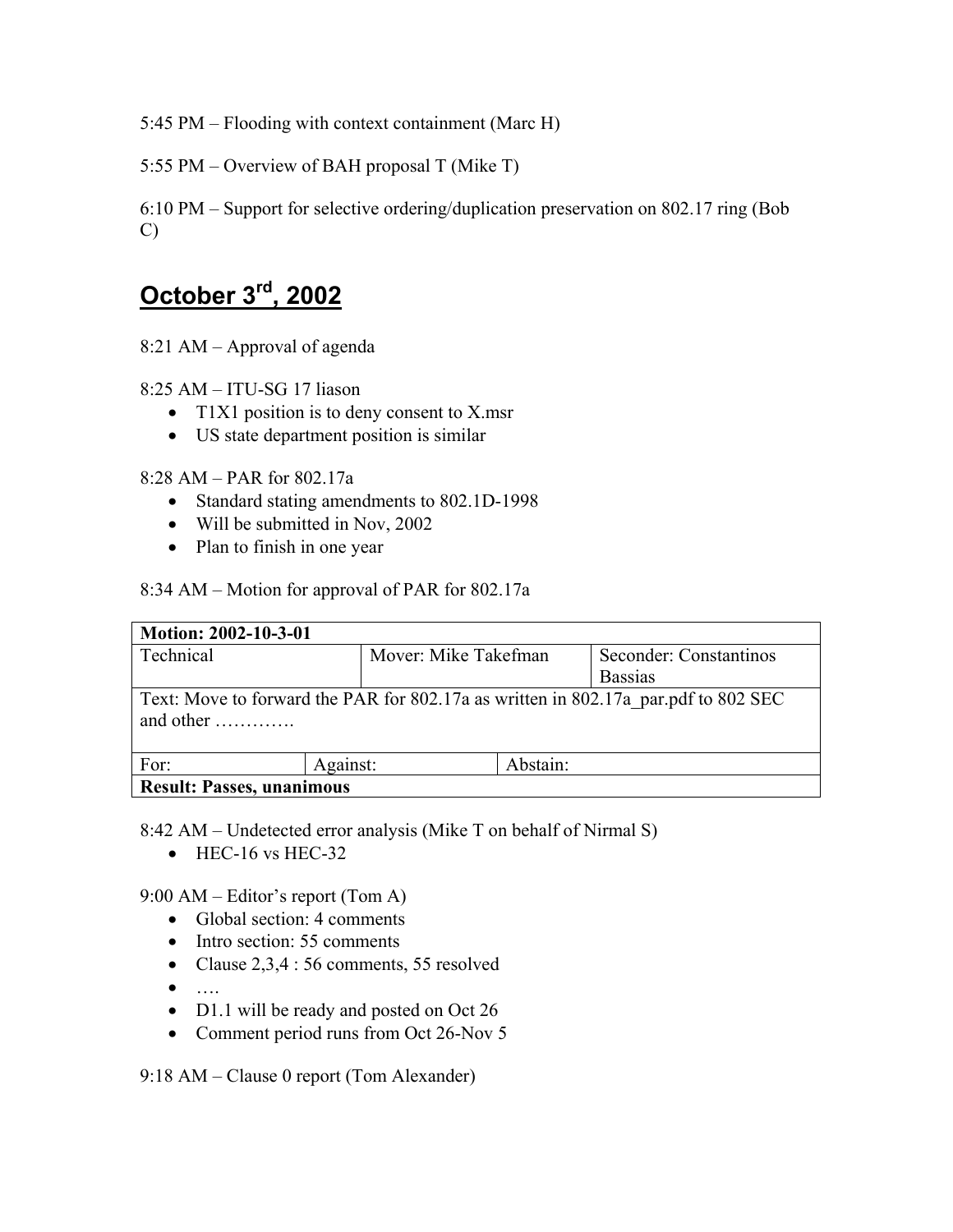| Motion: 2002-10-3-02                                                                                                                                                           |  |                                              |  |  |  |  |
|--------------------------------------------------------------------------------------------------------------------------------------------------------------------------------|--|----------------------------------------------|--|--|--|--|
| Technical                                                                                                                                                                      |  | Seconder: John Lemon<br>Mover: Tom Alexander |  |  |  |  |
| Text: Move to adopt all resolutions to comments on section 0 (global comments), as<br>resolved by comment resolution ad-hoc, including requests for contributions and requests |  |                                              |  |  |  |  |
| to form ad-hoc groups as necessary.                                                                                                                                            |  |                                              |  |  |  |  |
| Abstain:<br>For:<br>Against:<br><b>Result:</b>                                                                                                                                 |  |                                              |  |  |  |  |
| <b>Result: Passes, unanimous</b>                                                                                                                                               |  |                                              |  |  |  |  |

## $9:29AM - Claude 2,3,4$  (Tom Alexander)

## 9:51 AM – Introduction D1.0 Clause #1 reports (David James)

| Motion: 2002-10-3-03                                                                                                                                                   |  |                                               |  |  |  |  |
|------------------------------------------------------------------------------------------------------------------------------------------------------------------------|--|-----------------------------------------------|--|--|--|--|
| Technical                                                                                                                                                              |  | Seconder: Tom Alexander<br>Mover: David James |  |  |  |  |
| Text: Move to adopt all resolutions to comments on Intro section (clauses 1,2,3,4), as<br>resolved by comment resolution ad-hoc, including requests for contributions. |  |                                               |  |  |  |  |
| For:<br>Abstain:<br><b>Result:</b><br>Against:                                                                                                                         |  |                                               |  |  |  |  |
| <b>Result: Passes, unanimous</b>                                                                                                                                       |  |                                               |  |  |  |  |

#### 10:04 AM Section 2 (MAC) CRG summary (John Lemon)

- All technical comments resolved (dealt with or deferred to WG)
- Discussion on comment #301

| Motion: 2002-10-3-04                                                                                   |            |                                           |                      |  |  |
|--------------------------------------------------------------------------------------------------------|------------|-------------------------------------------|----------------------|--|--|
| Procedural                                                                                             |            | Mover: Bob Love<br>Seconder: Harmen VanAs |                      |  |  |
| Text: Move to defer discussion on comment #301 until after the bridging discussions<br>have concluded. |            |                                           |                      |  |  |
| For:3                                                                                                  | Against:21 | Abstain:                                  | <b>Result: fails</b> |  |  |
| <b>Result: Fails</b>                                                                                   |            |                                           |                      |  |  |

• Discussion on comment #348

| Motion: 2002-10-3-05                                                                                                                      |  |                                          |  |  |  |  |
|-------------------------------------------------------------------------------------------------------------------------------------------|--|------------------------------------------|--|--|--|--|
| Procedural                                                                                                                                |  | Mover: Bob Love<br>Seconder: Khaled Amer |  |  |  |  |
| Text: Move to amend the agenda to include a 30min discussion on "Frame formats"<br>necessary to accommodate future bridging enhancements" |  |                                          |  |  |  |  |
| Against:17<br>Abstain:<br><b>Result: fails</b><br>For: $7$                                                                                |  |                                          |  |  |  |  |
| <b>Result: Fails</b>                                                                                                                      |  |                                          |  |  |  |  |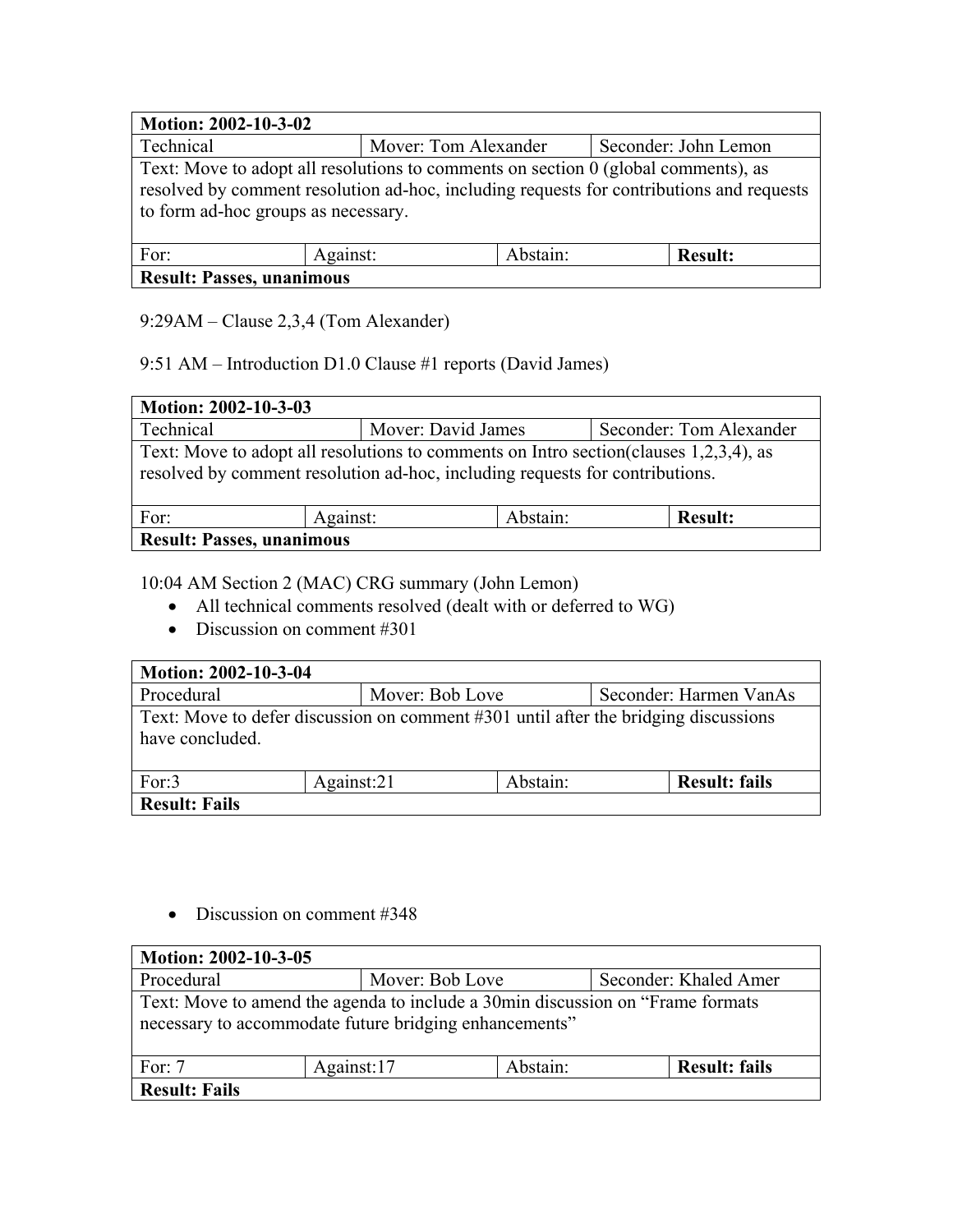#### $12:05$  PM  $-$  Lunch break

1:15 PM – Session resumes with the discussion of comments for clause 2 (John Lemon)

• Comment  $#360$ 

| Motion: 2002-10-3-06                                                                                                                                                             |                                              |  |  |  |  |  |
|----------------------------------------------------------------------------------------------------------------------------------------------------------------------------------|----------------------------------------------|--|--|--|--|--|
| Technical                                                                                                                                                                        | Seconder: Tom Alexander<br>Mover: John Lemon |  |  |  |  |  |
| Text: Move to adopt all resolutions to comments on MAC section (clauses 5,6,8 annexes)<br>G,H,I) as resolved by comment resolution ad-hoc, including requests for contributions. |                                              |  |  |  |  |  |
| For:<br>Abstain:<br>Against:<br><b>Result:</b>                                                                                                                                   |                                              |  |  |  |  |  |
| <b>Result: Passes, unanimous</b>                                                                                                                                                 |                                              |  |  |  |  |  |

 $2:32 \text{ PM} - \text{PHY}$  comment report (Annexes B,C,D and clause 7) (Rhett B)

| Motion: 2002-10-3-07                                                                      |          |                                                  |                |  |  |
|-------------------------------------------------------------------------------------------|----------|--------------------------------------------------|----------------|--|--|
| Technical                                                                                 |          | Mover: Rhett Brikovis<br>Seconder: Tom Alexander |                |  |  |
| Text: Move that the Tfadopt the RPR rate synchronization function described in<br>rh<br>. |          |                                                  |                |  |  |
| For:                                                                                      | Against: | Abstain:                                         | <b>Result:</b> |  |  |
| <b>Result: Passes, unanimous</b>                                                          |          |                                                  |                |  |  |

| <b>Motion: 2002-10-3-08</b>                                                                                                                                                   |  |                         |                       |  |  |  |
|-------------------------------------------------------------------------------------------------------------------------------------------------------------------------------|--|-------------------------|-----------------------|--|--|--|
| Technical                                                                                                                                                                     |  | Mover: Rhett Brikovskis | Seconder: Peter Jones |  |  |  |
| Text: Move to adopt all resolutions to comments on PHY section (clauses 7 and annex<br>B,C,D) as resolved by comment resolution ad-hoc, including requests for contributions. |  |                         |                       |  |  |  |
| Abstain:<br><b>Result:</b><br>For:<br>Against:                                                                                                                                |  |                         |                       |  |  |  |
| <b>Result: Passes, unanimous</b>                                                                                                                                              |  |                         |                       |  |  |  |

 $3:10$  PM  $-$  Break

 $3:30 \text{ PM} - \text{Session}$  resumes with clause 9

 $3:34$  PM – Summary of the comment resolution ad-hoc for clause  $9 - MAC$  fairness of P802.17/D.1 (Anoop Ghanwani)

| Motion: 2002-10-3-09 |                                                                                                                                                                                                                                                                                |                       |  |  |  |  |
|----------------------|--------------------------------------------------------------------------------------------------------------------------------------------------------------------------------------------------------------------------------------------------------------------------------|-----------------------|--|--|--|--|
| Technical            | Mover: Anoop Ghanwani                                                                                                                                                                                                                                                          | Seconder: Necdet Uzun |  |  |  |  |
| comments if any.     | Text: Move to adopt all resolutions to comments on the fairness section (clause 9) as<br>resolved by comment resolution ad-hoc, including requests for contributions and requests<br>to from ad-hocs as necessary, and to grant editorial license for all unresolved editorial |                       |  |  |  |  |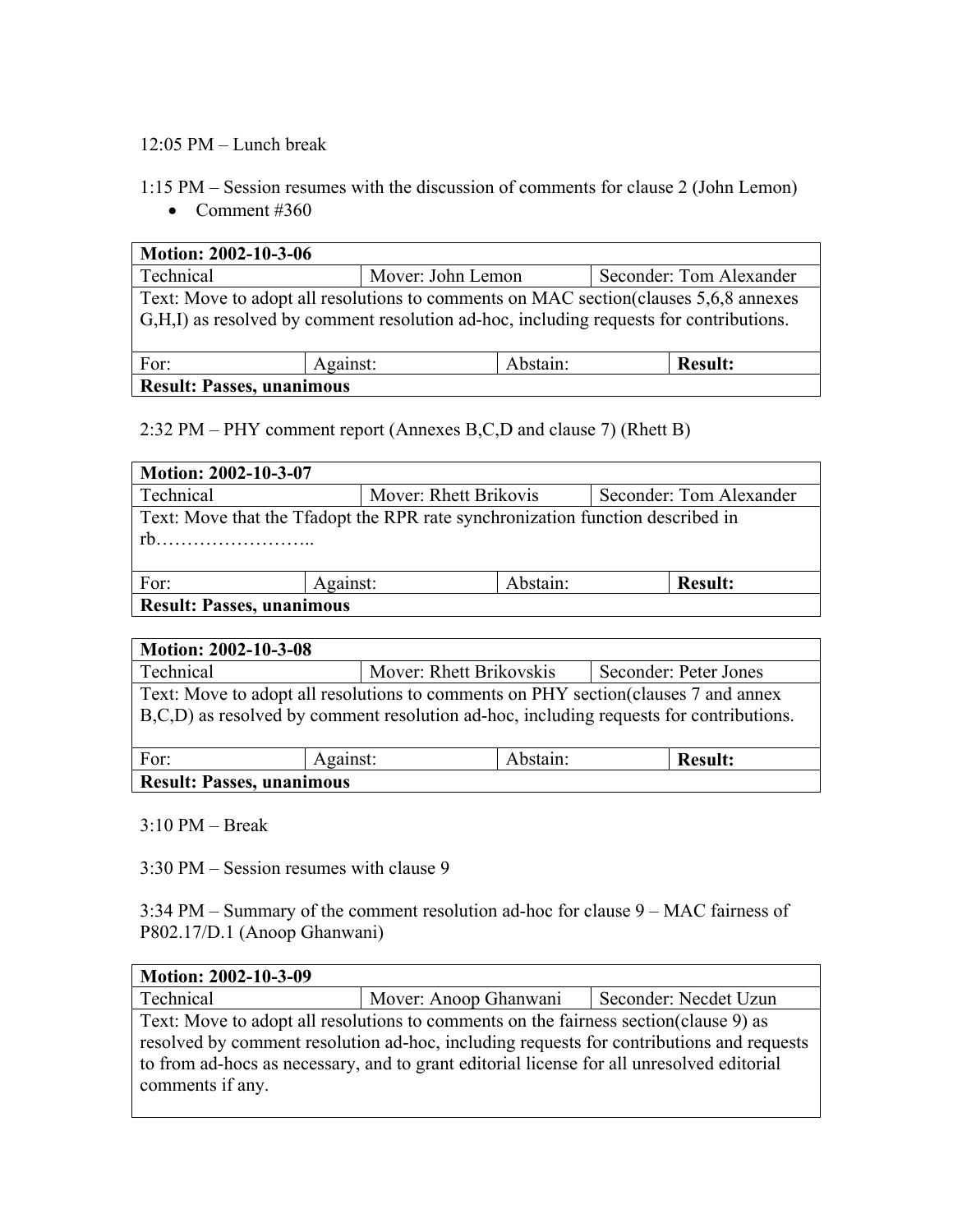| For:                             | Against: | Abstain: | <b>Result:</b> |  |
|----------------------------------|----------|----------|----------------|--|
| <b>Result: Passes, unanimous</b> |          |          |                |  |

3:52 PM – Topology and Protection ad-hoc report (Jason Fan)

4:40 PM – Revised topology and protection clauses (Jim Kao)

| Motion: 2002-10-3-10                                                                                                                                                                                                                                                                                          |  |                                       |  |  |  |  |  |
|---------------------------------------------------------------------------------------------------------------------------------------------------------------------------------------------------------------------------------------------------------------------------------------------------------------|--|---------------------------------------|--|--|--|--|--|
| Technical                                                                                                                                                                                                                                                                                                     |  | Seconder: Jim Kao<br>Mover: Jason Fan |  |  |  |  |  |
| Text: Move to adopt all resolutions to comments on Topology/Protection section(clauses<br>10,11) as resolved by comment resolution ad-hoc, including requests for contributions<br>and requests to form ad-hocs as necessary, and to grant editorial licnese for all unresolved<br>editorial comments if any. |  |                                       |  |  |  |  |  |
| Abstain:<br>For:<br><b>Result:</b><br>Against:                                                                                                                                                                                                                                                                |  |                                       |  |  |  |  |  |
| <b>Result: Passes, unanimous</b>                                                                                                                                                                                                                                                                              |  |                                       |  |  |  |  |  |

#### 4:54 PM – OAM D1.0 CRG report (Glenn Parsons)

| Motion: 2002-10-3-11                                                                                                                                                                                              |  |                                               |  |  |
|-------------------------------------------------------------------------------------------------------------------------------------------------------------------------------------------------------------------|--|-----------------------------------------------|--|--|
| Technical                                                                                                                                                                                                         |  | Seconder: Peter Jones<br>Mover: Glenn Parsons |  |  |
| Text: Authorize 802.17 OAM editor to send the RPR MIB (text) and the RPR draft(as of<br>1 <sup>st</sup> WG ballot-PDF) to the IETF (OAM AD &IPoRPR WG) to review MIB after 802.17<br>authiorizes first WG ballot. |  |                                               |  |  |
| Abstain:<br>Against:<br>For:<br><b>Result:</b>                                                                                                                                                                    |  |                                               |  |  |
| <b>Result: Passes, unanimous</b>                                                                                                                                                                                  |  |                                               |  |  |

| <b>Motion: 2002-10-3-12</b>                                                                                                             |  |                                               |  |  |  |
|-----------------------------------------------------------------------------------------------------------------------------------------|--|-----------------------------------------------|--|--|--|
| Technical                                                                                                                               |  | Seconder: Peter Jones<br>Mover: Glenn Parsons |  |  |  |
| Text: Move to adopt all resolutions to comments on OAM section (clauses 12,13 and<br>annex E) as resolved by comment resolution ad-hoc. |  |                                               |  |  |  |
| Abstain:<br>For:<br><b>Result:</b><br>Against:                                                                                          |  |                                               |  |  |  |
| <b>Result: Passes, unanimous</b>                                                                                                        |  |                                               |  |  |  |

## 5:30 PM – Bridging CRG report (Marc Holness)

| Motion: 2002-10-3-13                                                                                                                                                                                      |          |                                             |                |  |  |  |
|-----------------------------------------------------------------------------------------------------------------------------------------------------------------------------------------------------------|----------|---------------------------------------------|----------------|--|--|--|
| Technical                                                                                                                                                                                                 |          | Seconder: John Lemon<br>Mover: Marc Holness |                |  |  |  |
| Text: Move to adopt all resolutions to comments on Bridging section (annex F) as<br>resolved by comment resolution ad-hoc and to grant editorial licnese for all unresolved<br>editorial comments if any. |          |                                             |                |  |  |  |
| For:                                                                                                                                                                                                      | Against: | Abstain:                                    | <b>Result:</b> |  |  |  |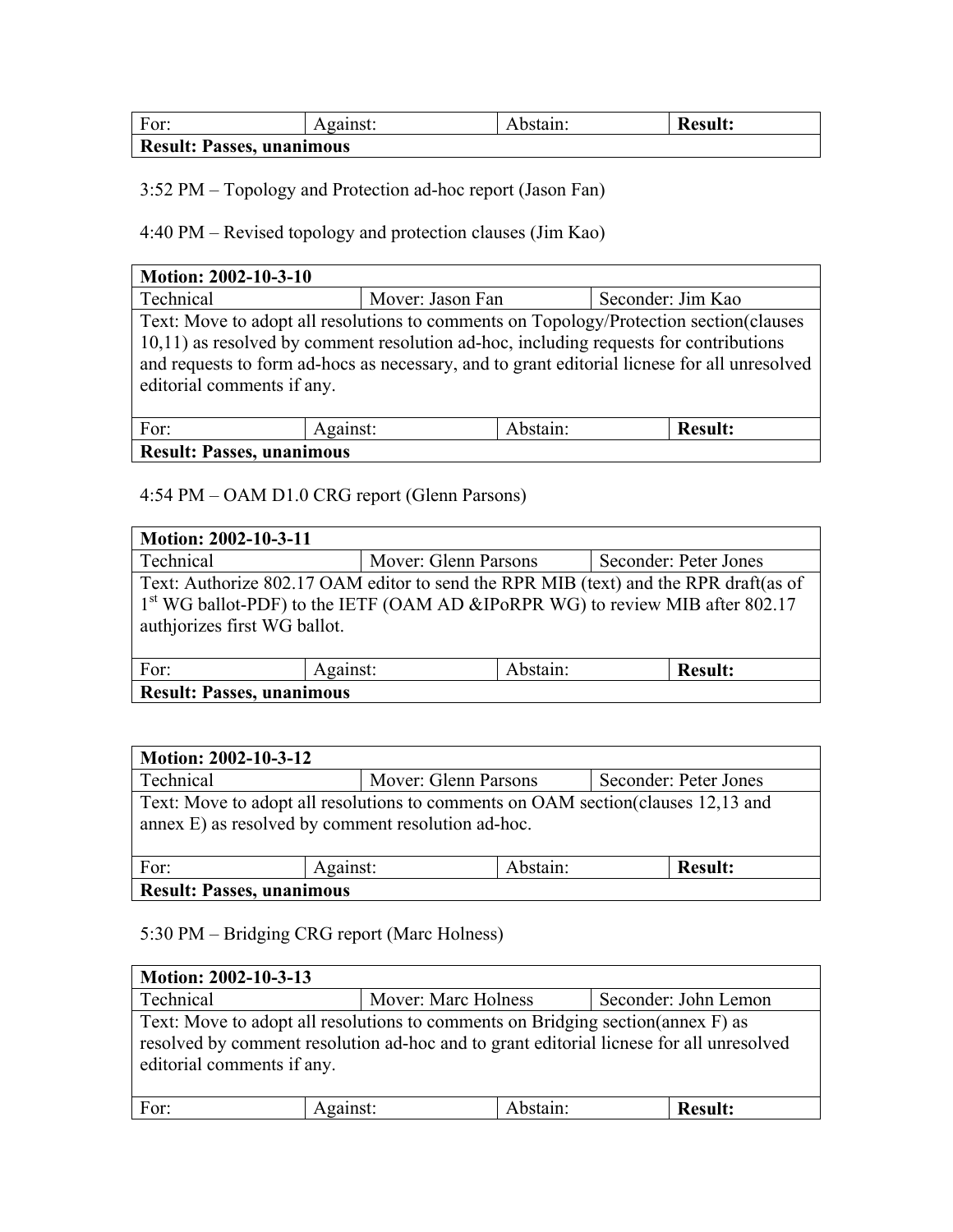#### **Result: Passes, unanimous**

 $6:00 \text{ PM} - \text{Drafting D1.1}$ 

| Motion: 2002-10-3-14                                                                                                                                                                                                                           |  |                                              |  |  |  |  |
|------------------------------------------------------------------------------------------------------------------------------------------------------------------------------------------------------------------------------------------------|--|----------------------------------------------|--|--|--|--|
| Technical                                                                                                                                                                                                                                      |  | Seconder: John Lemon<br>Mover: Tom Alexander |  |  |  |  |
| Text: Move to authorize chief editor and editors to create 802.17/D1.1 based on<br>P802.17/D1.0 and the instructions within those comment resolutions and motions that are<br>formally approved at the September 2002 meetings in New Orleans. |  |                                              |  |  |  |  |
| For:<br>Abstain:<br><b>Result:</b><br>Against:                                                                                                                                                                                                 |  |                                              |  |  |  |  |
| <b>Result: Passes, unanimous</b>                                                                                                                                                                                                               |  |                                              |  |  |  |  |

6:03 PM - Bridging proposal (Marc Holness)

| Motion: 2002-10-3-15                           |                                                                                                                                                                                                                                                                           |                                              |  |  |  |  |
|------------------------------------------------|---------------------------------------------------------------------------------------------------------------------------------------------------------------------------------------------------------------------------------------------------------------------------|----------------------------------------------|--|--|--|--|
| Technical                                      |                                                                                                                                                                                                                                                                           | Mover: Marc Holness<br>Seconder: Peter Jones |  |  |  |  |
|                                                | Text: Move that the WG accept contribution draft text mh flood text 05.pdf. Editors of<br>affected clauses (including clause 6,8, annex F etc) are instructed to review and use the<br>draft contribution in mh flood text 05 pdf to update their clauses as appropriate. |                                              |  |  |  |  |
| Against:<br>Abstain:<br>For:<br><b>Result:</b> |                                                                                                                                                                                                                                                                           |                                              |  |  |  |  |
| <b>Result: Motion tabled</b>                   |                                                                                                                                                                                                                                                                           |                                              |  |  |  |  |

Subsidiary motion to move to table the motion 2002-10-3-15

| <b>Auxiliary Motion: 2002-10-3-15A</b>                  |                                                |  |  |  |  |
|---------------------------------------------------------|------------------------------------------------|--|--|--|--|
| Procedural                                              | Mover: Marc Holness<br>Seconder: Tom Alexander |  |  |  |  |
| Text: Move to table the motion 2002-10-3-15.            |                                                |  |  |  |  |
| Abstain: 6<br>For: $22$<br>Against: 3<br><b>Result:</b> |                                                |  |  |  |  |
| <b>Result: Passes</b>                                   |                                                |  |  |  |  |

6:46 PM - Straw poll for bridging proposals

- In favor of H, For: 24, Against: 7
- In favor of Q, For: 7, Against: 23
- In favor of P, For: 6, Against: 23

6:50 PM - Subsidiary motion to move to untable the motion 2002-10-3-15

| <b>Auxiliary Motion: 2002-10-3-15B</b> |                     |                         |  |
|----------------------------------------|---------------------|-------------------------|--|
| Procedural                             | Mover: Marc Holness | Seconder: Tom Alexander |  |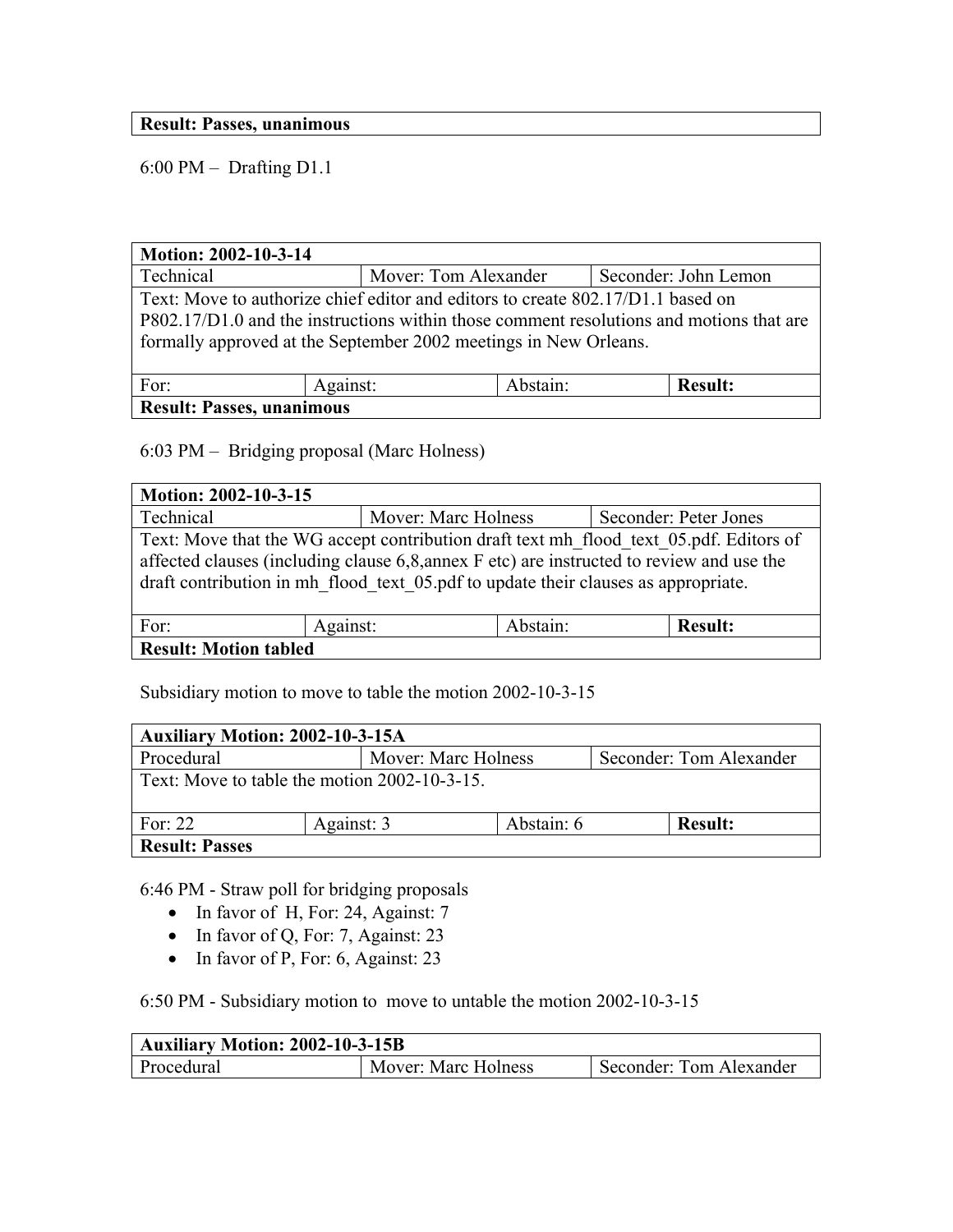| Text: Move to untable the motion 2002-10-3-15. |            |          |                |
|------------------------------------------------|------------|----------|----------------|
| For: $27$                                      | Against: 2 | Abstain: | <b>Result:</b> |
| <b>Result: Passes</b>                          |            |          |                |

 $6:52 \text{ PM} - \text{Discussion}$  is back on motion 2002-10-3-15

| Motion: 2002-10-3-15                                  |                                                                                                                                                                                                                                                                           |                     |                       |  |  |
|-------------------------------------------------------|---------------------------------------------------------------------------------------------------------------------------------------------------------------------------------------------------------------------------------------------------------------------------|---------------------|-----------------------|--|--|
| Technical                                             |                                                                                                                                                                                                                                                                           | Mover: Marc Holness | Seconder: Peter Jones |  |  |
|                                                       | Text: Move that the WG accept contribution draft text mh flood text 05.pdf. Editors of<br>affected clauses (including clause 6,8, annex F etc) are instructed to review and use the<br>draft contribution in mh flood text 05 pdf to update their clauses as appropriate. |                     |                       |  |  |
| Abstain:<br>For: $26$<br>Against: 9<br><b>Result:</b> |                                                                                                                                                                                                                                                                           |                     |                       |  |  |
| <b>Result: Fails</b>                                  |                                                                                                                                                                                                                                                                           |                     |                       |  |  |

 $6:57$  PM – Roll call for the motion 2002-10-3-15 is requested by Necdet Uzun

• Mike T goes thru the roll call

The result for motion 2002-10-3-15 after the roll call is reflected below

| Motion: 2002-10-3-15                                                                                                                                                                                                                                                      |            |                                              |                |  |  |  |
|---------------------------------------------------------------------------------------------------------------------------------------------------------------------------------------------------------------------------------------------------------------------------|------------|----------------------------------------------|----------------|--|--|--|
| Technical                                                                                                                                                                                                                                                                 |            | Mover: Marc Holness<br>Seconder: Peter Jones |                |  |  |  |
| Text: Move that the WG accept contribution draft text mh flood text 05.pdf. Editors of<br>affected clauses (including clause 6,8, annex F etc) are instructed to review and use the<br>draft contribution in mh flood text 05 pdf to update their clauses as appropriate. |            |                                              |                |  |  |  |
| For: $26$                                                                                                                                                                                                                                                                 | Against: 9 | Abstain:1                                    | <b>Result:</b> |  |  |  |
| <b>Result: Fails</b>                                                                                                                                                                                                                                                      |            |                                              |                |  |  |  |

 $7:06$  PM  $-$  Further motion madness

| Motion: 2002-10-3-16                           |                                                                                                                                                                                                                                                                          |                                       |  |  |  |  |
|------------------------------------------------|--------------------------------------------------------------------------------------------------------------------------------------------------------------------------------------------------------------------------------------------------------------------------|---------------------------------------|--|--|--|--|
| Technical                                      |                                                                                                                                                                                                                                                                          | Mover: Jason Fan<br>Seconder: Jim Kao |  |  |  |  |
|                                                | Text: Move to create informative Annex J entitled "Topology and protection scenarios",<br>in D1.1, based on the contents of an j top prot.pdf., with editorial license to incorporate<br>the results of comment resolution against D1.0 at the New Orleans 2002 meeting. |                                       |  |  |  |  |
| Against:<br>Abstain:<br>For:<br><b>Result:</b> |                                                                                                                                                                                                                                                                          |                                       |  |  |  |  |
| Result: passes, by unanimous acclaim           |                                                                                                                                                                                                                                                                          |                                       |  |  |  |  |

| Motion: 2002-10-3-17 |                  |                   |  |
|----------------------|------------------|-------------------|--|
| <b>Technical</b>     | Mover: Jason Fan | Seconder: Jim Kao |  |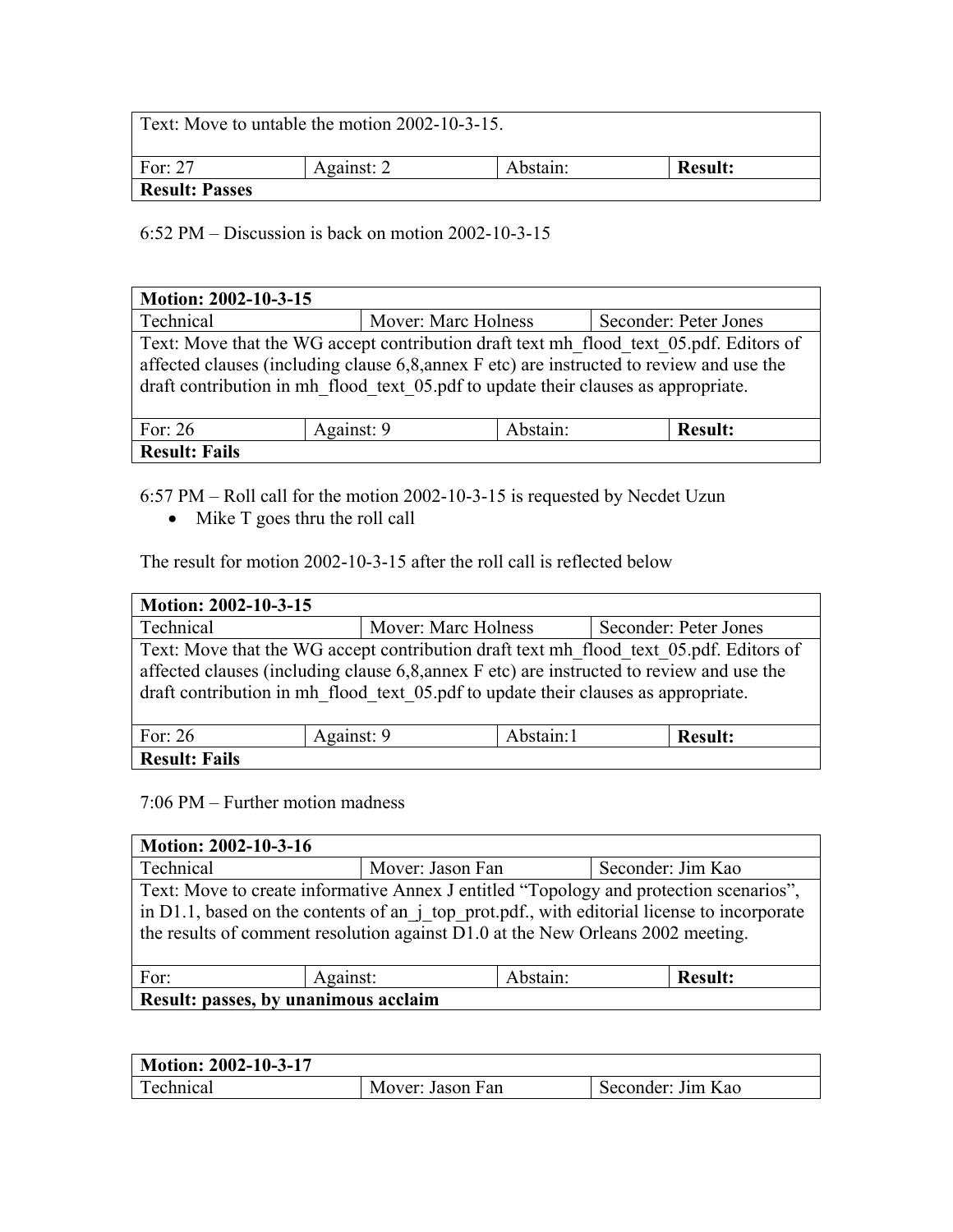Text: Move to adopt changes in clause 10 and clause 11 as delineated in cls10 topology crg.pdf and cls11 protection crg.pdf in D1.1, with editorial license to incorporate the results of comment resolution against D1.0 at the New Orleans 2002 meeting.

| For:                                 | Against: | Abstain: | <b>Result:</b> |  |  |
|--------------------------------------|----------|----------|----------------|--|--|
| Result: passes, by unanimous acclaim |          |          |                |  |  |

#### $7:19 \text{ PM} - \text{Motion}$  to move to adjourn

| Motion: 2002-10-3-18                 |                 |          |                         |  |  |
|--------------------------------------|-----------------|----------|-------------------------|--|--|
| Procedural                           | Mover: Yong Kim |          | Seconder: Mike Takefman |  |  |
| Text: Move to adjourn                |                 |          |                         |  |  |
| For:                                 | Against:        | Abstain: | <b>Result:</b>          |  |  |
| Result: passes, by unanimous acclaim |                 |          |                         |  |  |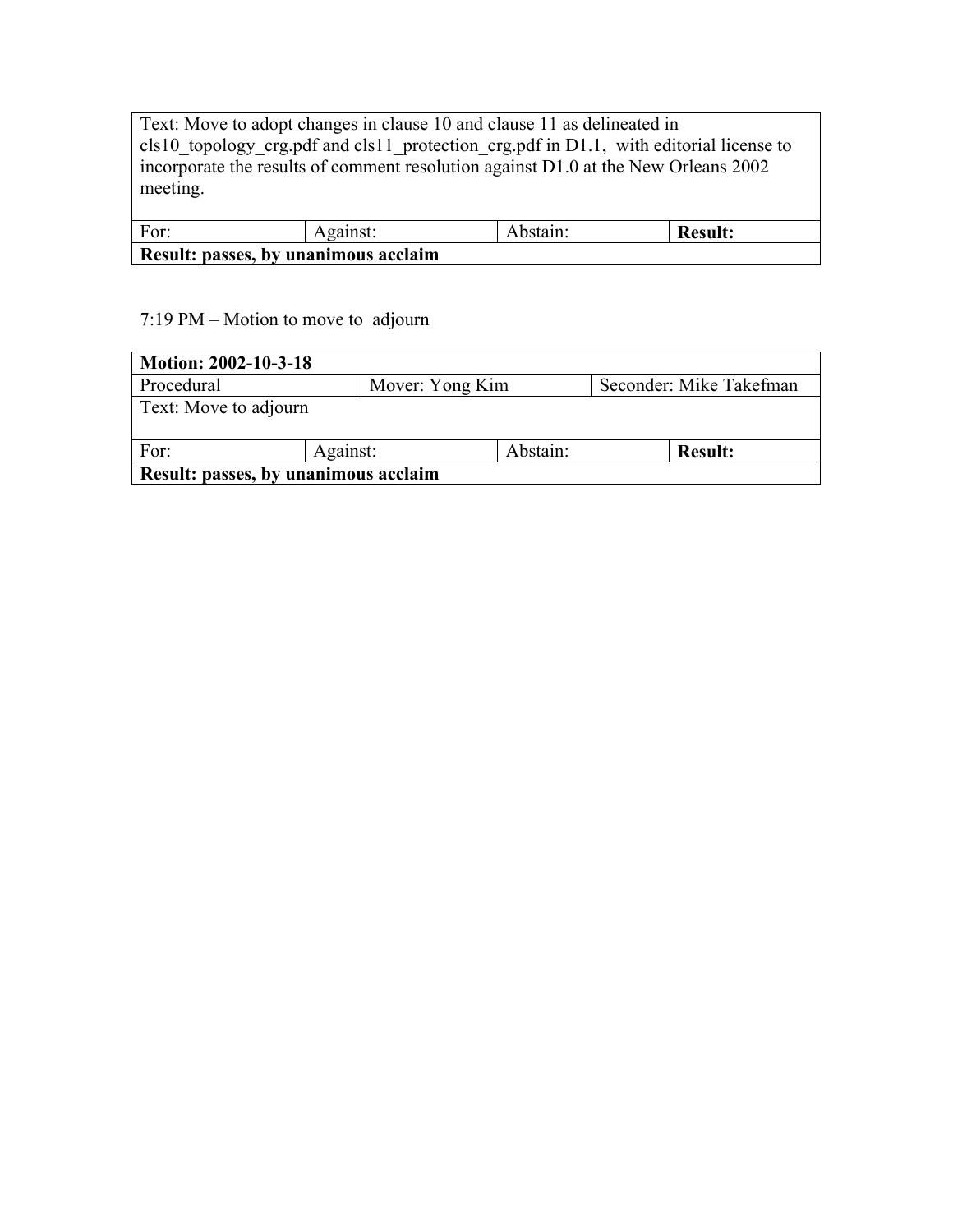|                |                    | <b>ORGANIZATION</b>                   | <b>Motion</b> | 15 of 10/3/2002 |                |
|----------------|--------------------|---------------------------------------|---------------|-----------------|----------------|
| <b>FIRST</b>   | <b>LAST</b>        | <b>ORGANIZATION</b>                   | Yes           | No              | <b>Abstain</b> |
| Sanjay K.      | Agrawal            | <b>Luminous Networks</b>              |               |                 |                |
| Saleh          | Al-Araji           | Scientific Atlanta                    |               |                 |                |
| Thomas         | Alexander          | PMC-Sierra Inc                        | 1             |                 |                |
| Khaled         | Amer               | AmerNet                               |               | 1               |                |
| <b>Siamack</b> | Ayandeh            | <b>OneX Communications</b>            |               |                 |                |
| Gunes          | Aybay              | <b>Riverstone Networks</b>            |               |                 |                |
| Vinay          | Bannai             | <b>Luminous Networks</b>              | 1             |                 |                |
| Charles        | Barry              | <b>Luminous Networks</b>              |               |                 |                |
| Constantinos   | <b>Bassias</b>     | <b>Lantern Communications</b>         |               | 1               |                |
| Med            | Belhadj            | Cortina Systems                       | 1             |                 |                |
| Prasenjit      | <b>Biswas</b>      | Cortina Systems                       | 1             |                 |                |
| Tom            | <b>Black</b>       | Cisco Systems                         |               |                 |                |
| Mark           | Bordogna           | Agere Systems                         |               |                 |                |
| Richard        | <b>Brand</b>       | <b>Nortel Networks</b>                |               |                 |                |
| Rhett          | <b>Brikovskis</b>  | <b>Lantern Communications</b>         |               | 1               |                |
| Andrew         | <b>Brown</b>       | <b>Cisco Systems</b>                  |               |                 |                |
| Leon           | <b>Bruckman</b>    | <b>Corrigent Systems</b>              |               |                 |                |
| Collier        | <b>Buffingtion</b> | <b>Chip Engines</b>                   | 1             |                 |                |
| Italo          | <b>Busi</b>        | Alcatel                               |               |                 |                |
| Allen          | Carriker           | <b>Cisco Systems</b>                  |               |                 |                |
| Robert         | Castellano         | C-COR.NET                             |               |                 |                |
| James          | Chan               | <b>Riverstone Networks</b>            |               |                 |                |
| Perminder      | Chohan             | Infineon Technologies                 |               |                 |                |
| Joseph         | Cordero            | Scientific Atlanta                    |               |                 |                |
| John           | Coulter            | <b>Lantern Communications</b>         |               |                 |                |
| William        | Dai                | <b>Broadcom Corp</b>                  |               |                 |                |
| Fredrik        | Davik              | Ericsson / University of Oslo         |               |                 | 1              |
| <b>Mike</b>    | Davis              | Cisco Systems                         |               |                 |                |
| Spencer        | Dawkins            | <b>Fujitsu Network Communications</b> |               |                 |                |
| Jeanne         | De Jaegher         | Alcatel                               |               |                 |                |
| Lewis          | Eatherton          | Excite @Home                          |               |                 |                |
| Vince          | Eberhard           | Mindspeed Techologies                 |               |                 |                |
| Hesham         | Elbakoury          | <b>Nortel Networks</b>                |               |                 |                |
| Igor           | Erceg              | <b>Luminous Networks</b>              |               |                 |                |
| Jim            | Ervin              | <b>Cisco Systems</b>                  |               |                 |                |
| Joshua         | Etkin              | Mindspeed Technologies                |               |                 |                |
| Angela Tozzi   | Faber              | Telcordia Technologies                |               |                 |                |
| Jason          | Fan                | <b>Luminous Networks</b>              | 1             |                 |                |
| Amin M.        | Farvez             | Scientific Atlanta                    |               |                 |                |
| Jingsong       | Fu                 | <b>CIENA Corporation</b>              |               |                 |                |
| Chris          | Garner             | Consultant                            |               |                 |                |
| Denton         | Gentry             | Dominet Systems                       |               |                 |                |
| Anoop          | Ghanwani           | <b>Lantern Communications</b>         |               | 1               |                |
| Stein          | Gjessing           | University of Oslo, Dpt Informatics   |               |                 |                |
| Omer           | Goldfisher         | <b>Corrigent Systems</b>              |               |                 |                |
| Martin         | Green              | <b>Cisco Systems</b>                  | 1             |                 |                |
| Stephen        | Haddock            | <b>Extreme Networks</b>               |               |                 |                |
| Samuel         | Hall               | <b>Luminous Networks</b>              |               |                 |                |
| Richard        | Harvey             | Mindspeed Techologies                 |               |                 |                |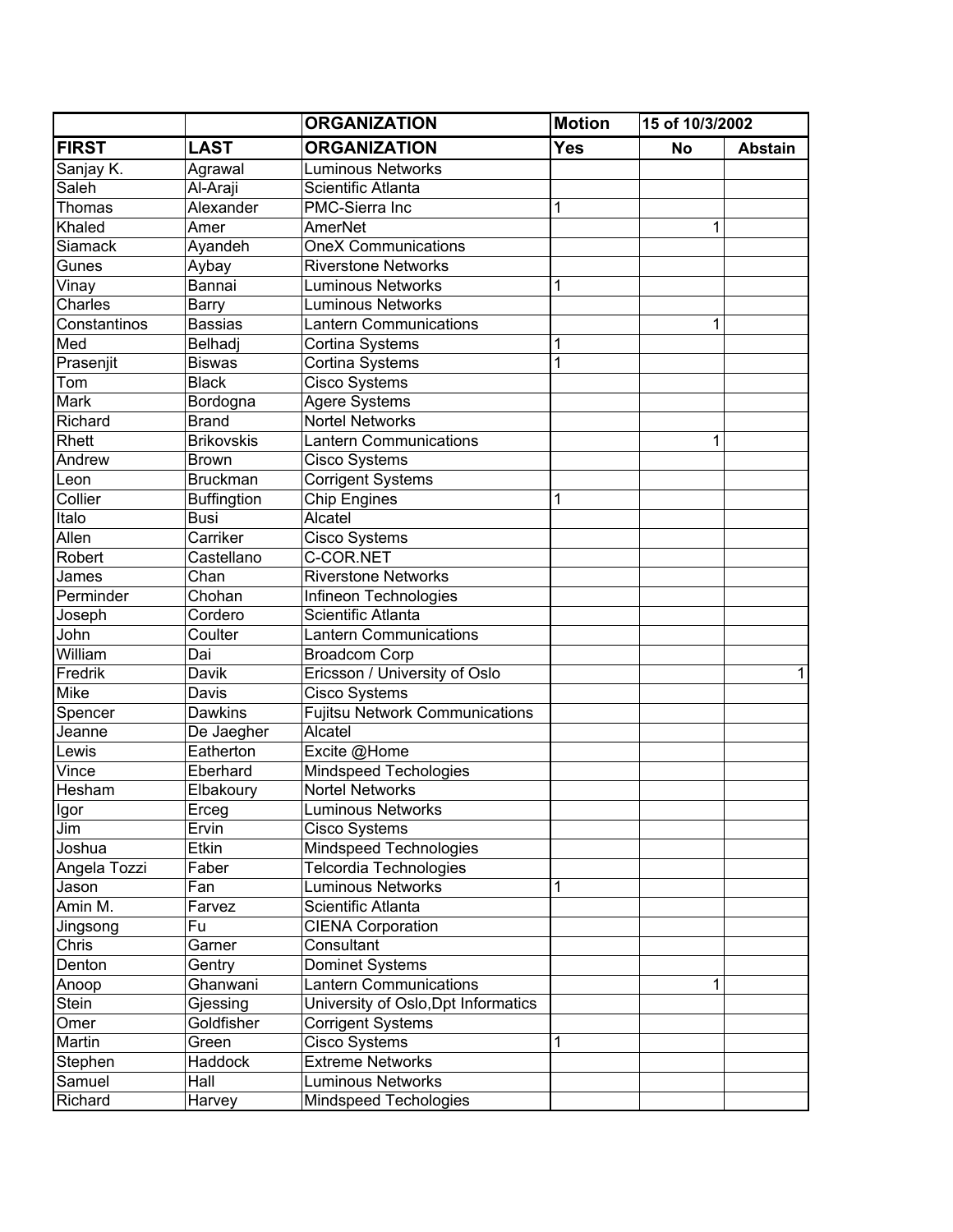|                |                | <b>ORGANIZATION</b>                  | <b>Motion</b> | 15 of 10/3/2002 |                |
|----------------|----------------|--------------------------------------|---------------|-----------------|----------------|
| <b>FIRST</b>   | <b>LAST</b>    | <b>ORGANIZATION</b>                  | <b>Yes</b>    | <b>No</b>       | <b>Abstain</b> |
| John           | <b>Hawkins</b> | <b>Nortel Networks</b>               |               |                 |                |
| Carl           | Hayssen        | <b>Nortel Networks</b>               |               |                 |                |
| Asif           | Hazarika       | <b>Luminous Networks</b>             | 1             |                 |                |
| Albert         | Herrera        | <b>Lantern Communications</b>        |               |                 |                |
| Tricia         | Hill           | <b>Luminous Networks</b>             |               |                 |                |
| Marc           | <b>Holness</b> | <b>Nortel Networks</b>               |               |                 |                |
| <b>Russ</b>    | Homer          | Infineon Technologies                | 1             |                 |                |
| <b>Bob</b>     | Hott           | Naval Surface Warfare Center         |               |                 |                |
| Chang          | Huang          | <b>Carleton University</b>           |               |                 |                |
| Wai-Chau       | Hui            | <b>Nortel Networks</b>               | 1             |                 |                |
| Hiwshi         | Iwamitsu       | Hakuto America                       |               |                 |                |
| David          | James          |                                      |               | 1               |                |
| Pankaj         | Jha            | <b>Cypress Semi</b>                  |               |                 |                |
| <b>Bruce B</b> | Johnson        | Excite @Home                         |               |                 |                |
| Peter          | Jones          | <b>Luminous Networks</b>             | 1             |                 |                |
| Fumikazu       | Kanehara       | <b>NEC Networks</b>                  |               |                 |                |
| Jim            | Kao            | Cisco Systems                        |               |                 |                |
| Harsh          | Kapoor         | <b>Appian Communications</b>         |               |                 |                |
| Vasan          | Karighattam    | Intel Corporation                    |               |                 |                |
| Yongbum        | Kim            | Broadcom Corp                        |               |                 |                |
| Paritosh       | Kulkarni       | <b>Chip Engines</b>                  |               |                 |                |
| Kenneth        | Lancaster      |                                      |               |                 |                |
| Byoung-Joon    | Lee            | <b>Tropic Networks</b>               |               |                 |                |
| Chuck          | Lee            | <b>Appian Communications</b>         |               |                 |                |
| John           | Lemon          | <b>Luminous Networks</b>             |               |                 |                |
| Heng           | Liao           | PMC-Sierra Inc                       |               |                 |                |
| Jeremy         | Lin            | <b>Luminous Networks</b>             |               |                 |                |
| Rodney         | Lindemeier     | <b>Looking Glass Networks</b>        |               |                 |                |
| Lai-Chin       | Lo             | Luminous Networks                    | 1             |                 |                |
| Robert D.      | Love           | <b>LAN Connect Consultants</b>       |               | 1               |                |
| James          | Markevitch     | Cisco Systems                        | 1             |                 |                |
| Vittorio       | Mascolo        | Alcatel                              |               |                 |                |
| <b>Derek</b>   | Mayweather     | <b>Luminous Networks</b>             |               |                 |                |
| Adisak         | Mekkittikul    | <b>Lantern Communications</b>        |               |                 |                |
| Sherri         | Menefee        | <b>Lantern Communications</b>        |               |                 |                |
| Dave           | Meyer          | Mindspeed Techologies                |               |                 |                |
| Jim            | Mollenauer     | <b>Technical Strategy Associates</b> |               |                 |                |
| David          | Moore          | Scientific Atlanta                   |               |                 |                |
| Gal            | Mor            | <b>Corrigent Systems</b>             |               |                 |                |
| Ashwin R       | Moranganti     | <b>Appian Communications</b>         |               |                 |                |
| Ajit           | Ninan          | <b>Luminous Networks</b>             |               |                 |                |
| Mannix         | O'Connor       | <b>Lantern Communications</b>        |               |                 |                |
| Fredrik        | Olsson         | <b>Agilent Techologies</b>           |               |                 |                |
| Robin          | Olsson         | <b>Vitesse Semiconductors</b>        |               |                 |                |
| Gary           | O'Neal         | Iris Broadband, Inc.                 |               |                 |                |
| Fredrik        | Orava          | Dynarc Inc                           |               |                 |                |
| Joerg          | Ottensmeyer    | Siemens                              |               |                 |                |
| Glenn          | Parsons        | <b>Nortel Networks</b>               | 1             |                 |                |
| Chip           | Paryzek        | Scientific Atlanta                   |               |                 |                |